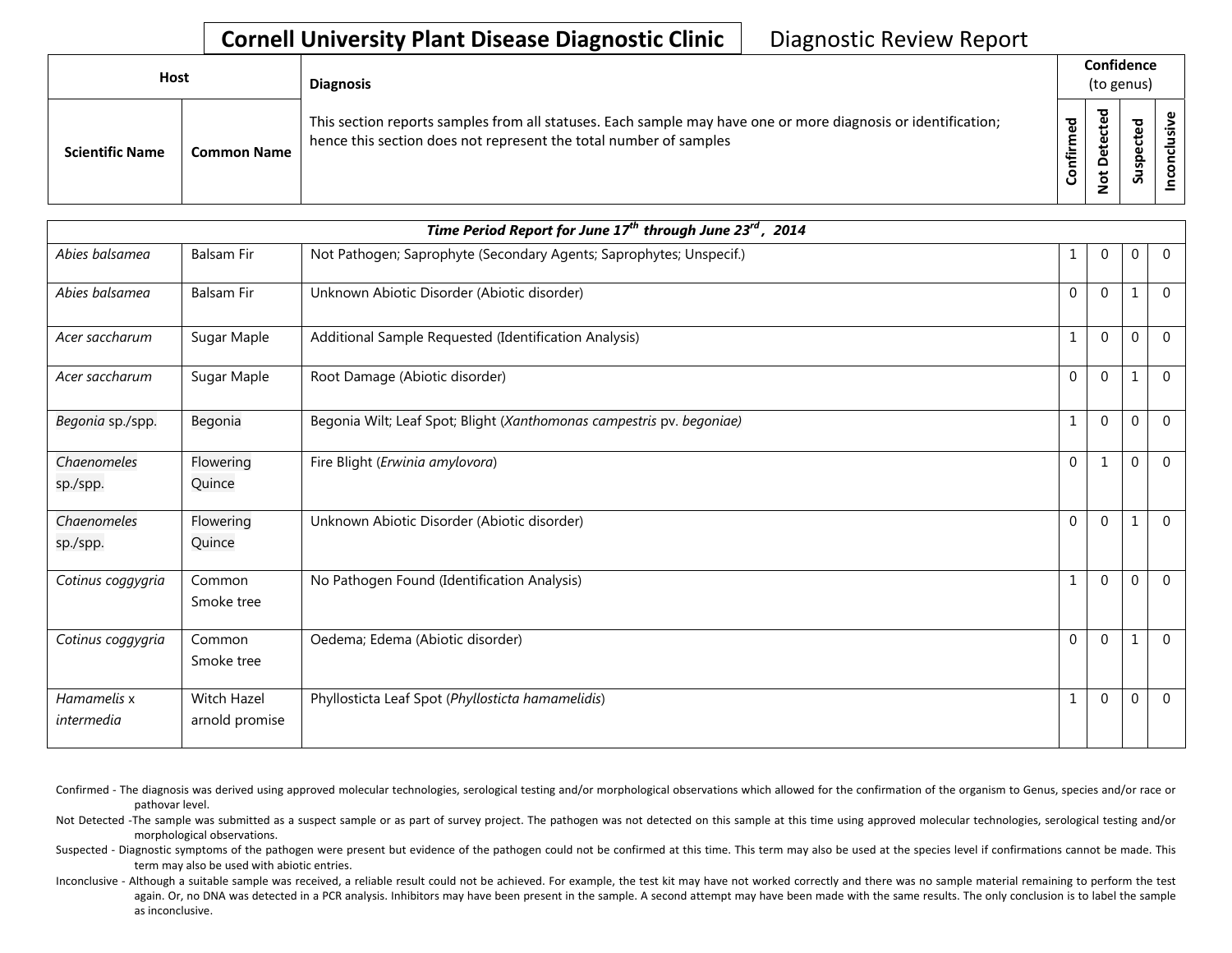| Host                   |                    | <b>Diagnosis</b>                                                                                                                                                                   |                             |                         | Confidence<br>(to genus) |  |
|------------------------|--------------------|------------------------------------------------------------------------------------------------------------------------------------------------------------------------------------|-----------------------------|-------------------------|--------------------------|--|
| <b>Scientific Name</b> | <b>Common Name</b> | This section reports samples from all statuses. Each sample may have one or more diagnosis or identification;<br>hence this section does not represent the total number of samples | $\mathbf{\sigma}$<br>onfirm | ᅙ<br>⊷<br>ى<br><u>۽</u> | ъ<br>௨<br>ے<br>S         |  |

| Helianthus sp./spp.        | Sunflower   | High pH Damage (Abiotic disorder)             | $\overline{0}$ | $\Omega$     | 1            | $\mathbf{0}$   |
|----------------------------|-------------|-----------------------------------------------|----------------|--------------|--------------|----------------|
| Helianthus sp./spp.        | Sunflower   | Iron Deficiency (Abiotic disorder)            | $\Omega$       | $\Omega$     | $\mathbf{1}$ | $\Omega$       |
| Helianthus sp./spp.        | Sunflower   | Unspecified pathology (Olpidium sp.)          | $\mathbf{1}$   | $\Omega$     | $\mathbf{0}$ | $\overline{0}$ |
| Lycopersicon<br>esculentum | Tomato      | Cucumber Mosaic (Cucumber Mosaic Virus (CMV)) | $\Omega$       | $\mathbf{1}$ | $\mathbf 0$  | $\Omega$       |
| Lycopersicon<br>esculentum | Tomato      | Genetic Disorders (Abiotic disorder)          | $\Omega$       | $\mathbf 0$  | 2            | $\mathbf 0$    |
| Lycopersicon<br>esculentum | Tomato      | Tobacco Mosaic (Tobacco Mosaic Virus (TMV))   | $\Omega$       | $\mathbf{1}$ | 0            | $\Omega$       |
| Lycopersicon<br>esculentum | Tomato      | Unknown Abiotic Disorder (Abiotic disorder)   | $\Omega$       | $\Omega$     | 1            | $\mathbf{0}$   |
| Malus sp./spp.             | Crabapple   | High Soil Moisture (Abiotic disorder)         | $\overline{0}$ | $\mathbf 0$  | $\mathbf{1}$ | $\mathbf{0}$   |
| Malus sp./spp.             | Crabapple   | Rust (Gymnosporangium sp./spp.)               | $\overline{2}$ | $\mathbf 0$  | $\mathbf 0$  | $\overline{0}$ |
| Ocimum basilicum           | Sweet Basil | Downy Mildew (Peronospora belbahrii)          | $\mathbf 0$    | $\mathbf{1}$ | $\mathbf{0}$ | $\Omega$       |
| Ocimum basilicum           | Sweet Basil | Sunscald (Abiotic disorder)                   | $\overline{0}$ | $\mathbf 0$  | $\mathbf{1}$ | $\mathbf{0}$   |

Confirmed - The diagnosis was derived using approved molecular technologies, serological testing and/or morphological observations which allowed for the confirmation of the organism to Genus, species and/or race or pathovar level.

Not Detected -The sample was submitted as a suspect sample or as part of survey project. The pathogen was not detected on this sample at this time using approved molecular technologies, serological testing and/or morphological observations.

Suspected - Diagnostic symptoms of the pathogen were present but evidence of the pathogen could not be confirmed at this time. This term may also be used at the species level if confirmations cannot be made. This term may also be used with abiotic entries.

Inconclusive - Although a suitable sample was received, a reliable result could not be achieved. For example, the test kit may have not worked correctly and there was no sample material remaining to perform the test again. Or, no DNA was detected in a PCR analysis. Inhibitors may have been present in the sample. A second attempt may have been made with the same results. The only conclusion is to label the sample as inconclusive.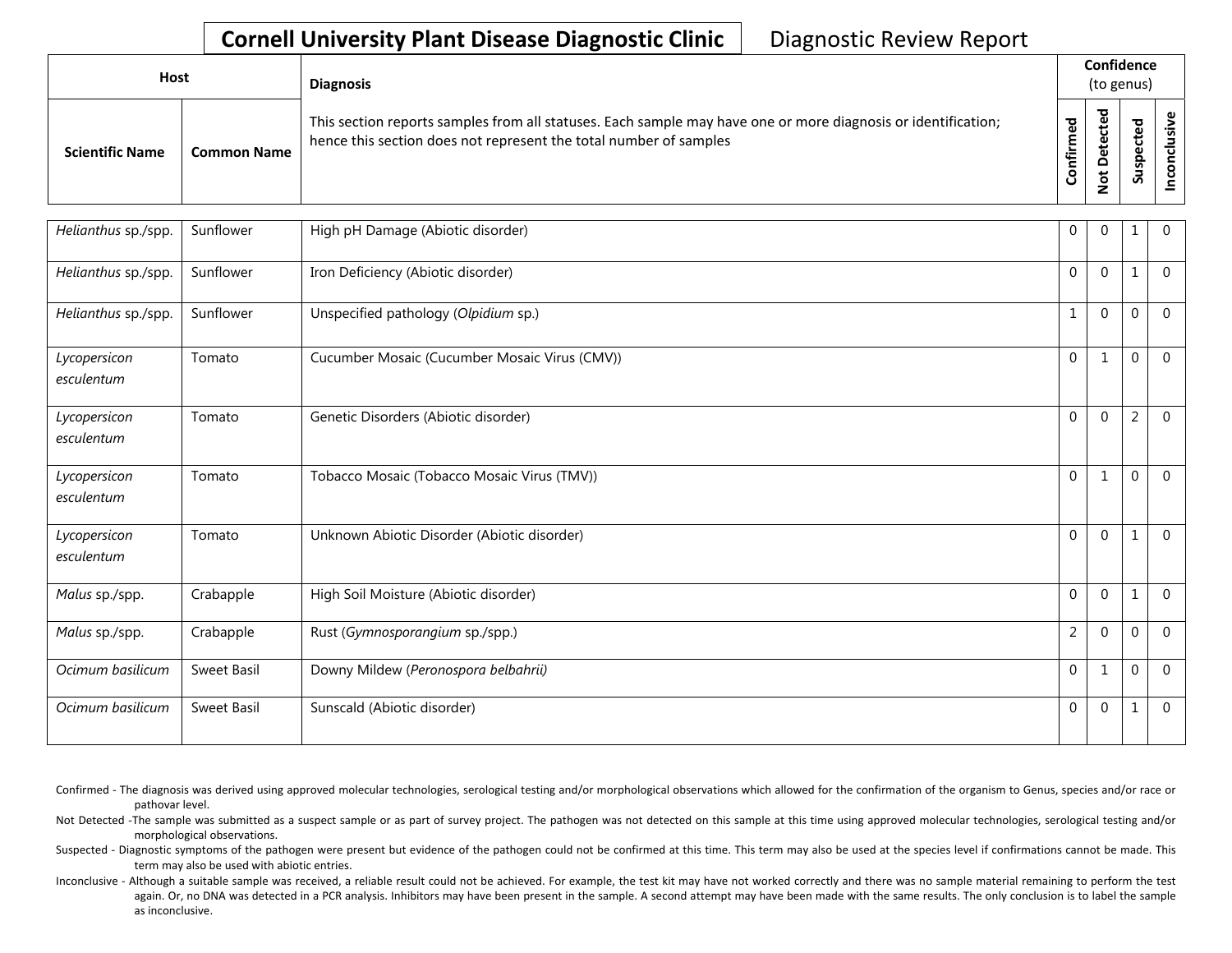| <b>Host</b>            |                    | <b>Diagnosis</b>                                                                                                                                                                   |               |                       | Confidence<br>(to genus)             |   |
|------------------------|--------------------|------------------------------------------------------------------------------------------------------------------------------------------------------------------------------------|---------------|-----------------------|--------------------------------------|---|
| <b>Scientific Name</b> | <b>Common Name</b> | This section reports samples from all statuses. Each sample may have one or more diagnosis or identification;<br>hence this section does not represent the total number of samples | ᇴ<br>tir<br>U | ᇃ<br>ω<br>پ<br>۰<br>∼ | ठ<br>ω<br>ن<br>ω<br>௨<br>s<br>Б<br>S | ں |

| Paeonia lactiflora | Peony                               | Tobacco Rattle (Tobacco Rattle Virus (TRV))                                | $\overline{0}$ | $\overline{0}$ | $\mathbf{1}$     | $\mathbf{0}$   |
|--------------------|-------------------------------------|----------------------------------------------------------------------------|----------------|----------------|------------------|----------------|
| Pinus sylvestris   | Scotch Pine                         | Brown Spot (Mycosphaerella (Dothistroma) pini)                             | 1              | $\Omega$       | $\mathbf{0}$     | $\Omega$       |
| Prunus sp./spp.    | <b>Stone Fruits</b>                 | No Pathogen Found (Identification Analysis)                                | $\overline{2}$ | $\mathbf 0$    | $\mathbf{0}$     | $\Omega$       |
| Prunus sp./spp.    | <b>Stone Fruits</b>                 | Plum Pox (Plum Pox Virus (PPV))                                            | $\mathbf 0$    | $\overline{2}$ | 0                | $\overline{0}$ |
| Prunus sp./spp.    | <b>Stone Fruits</b>                 | Prune Dwarf (Prune Dwarf Virus (PDV))                                      | $\overline{0}$ | 2              | $\mathbf 0$      | $\mathbf 0$    |
| Prunus sp./spp.    | <b>Stone Fruits</b>                 | Prunus Necrotic Ringspot (Prunus Necrotic Ringspot Virus (PNRSV))          | $\mathbf{0}$   | 2              | $\mathbf 0$      | $\mathbf 0$    |
| Prunus sp./spp.    | <b>Stone Fruits</b>                 | Unknown Abiotic Disorder (Abiotic disorder)                                | $\overline{0}$ | $\mathbf 0$    | $\overline{c}$   | $\mathbf 0$    |
| Rubus sp./spp.     | Raspberry                           | Cane Blight; Canker (Leptosphaeria (Coniothyrium) coniothyrium (fuckelli)) | $\mathbf{1}$   | $\Omega$       | $\mathbf 0$      | $\Omega$       |
| Salvia sp./spp.    | Salvia (sage)                       | High Soluble Salt (Abiotic disorder)                                       | $\Omega$       | $\mathbf 0$    | 1                | $\Omega$       |
| Salvia sp./spp.    | Salvia (sage)                       | Not Pathogen; Saprophyte (Secondary Agents; Saprophytes; Unspecif.)        | 1              | $\mathbf 0$    | $\boldsymbol{0}$ | $\mathbf 0$    |
| Thuja occidentalis | North. White<br>(American)<br>cedar | Needle Dieback (Phyllosticta sp./spp.)                                     | 1              | $\mathbf 0$    | 0                | $\overline{0}$ |
| Thuja occidentalis | North. White<br>(American)<br>cedar | Scale Insects (Order homoptera)                                            | 1              | $\mathbf 0$    | $\boldsymbol{0}$ | $\overline{0}$ |

Confirmed - The diagnosis was derived using approved molecular technologies, serological testing and/or morphological observations which allowed for the confirmation of the organism to Genus, species and/or race or pathovar level.

Not Detected -The sample was submitted as a suspect sample or as part of survey project. The pathogen was not detected on this sample at this time using approved molecular technologies, serological testing and/or morphological observations.

Suspected - Diagnostic symptoms of the pathogen were present but evidence of the pathogen could not be confirmed at this time. This term may also be used at the species level if confirmations cannot be made. This term may also be used with abiotic entries.

Inconclusive - Although a suitable sample was received, a reliable result could not be achieved. For example, the test kit may have not worked correctly and there was no sample material remaining to perform the test again. Or, no DNA was detected in a PCR analysis. Inhibitors may have been present in the sample. A second attempt may have been made with the same results. The only conclusion is to label the sample as inconclusive.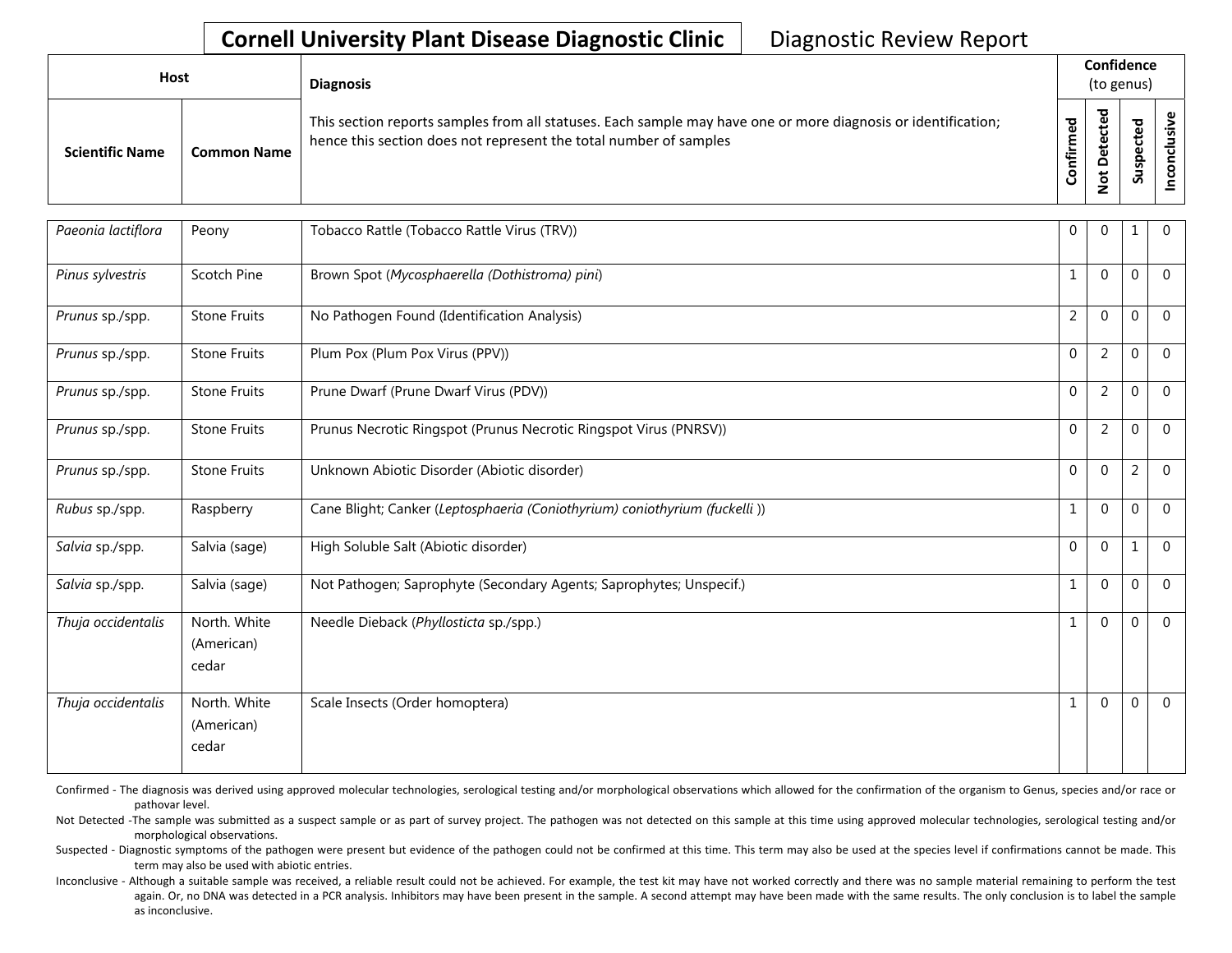| Host                   |                    | <b>Diagnosis</b>                                                                                                                                                                   |          |                        | Confidence<br>(to genus) |  |  |
|------------------------|--------------------|------------------------------------------------------------------------------------------------------------------------------------------------------------------------------------|----------|------------------------|--------------------------|--|--|
| <b>Scientific Name</b> | <b>Common Name</b> | This section reports samples from all statuses. Each sample may have one or more diagnosis or identification;<br>hence this section does not represent the total number of samples | onfirmed | ᅙ<br>ى<br>ى<br>$\circ$ | ъ<br>ဒ္ဓ<br>వె           |  |  |

| Thuja occidentalis         | North. White<br>(American)<br>cedar | Winter Injury (Abiotic disorder)                                | $\mathbf{0}$   | $\mathbf 0$  | 1                | $\mathbf{0}$   |
|----------------------------|-------------------------------------|-----------------------------------------------------------------|----------------|--------------|------------------|----------------|
| Thuja sp./spp.             | Arborvitae                          | Deer Damage (Abiotic disorder)                                  | $\overline{0}$ | $\mathbf 0$  | $\mathbf{1}$     | $\overline{0}$ |
| Thuja sp./spp.             | Arborvitae                          | Leaf Spot (Pestalotiopsis (Pestalotia) sp./spp.)                | 1              | $\mathbf{0}$ | $\mathbf 0$      | $\Omega$       |
| Thuja sp./spp.             | Arborvitae                          | Winter Injury (Abiotic disorder)                                | $\Omega$       | $\Omega$     | $\mathbf{1}$     | $\mathbf{0}$   |
| Thuja sp./spp.             | Arborvitae                          | Cultural/Environmental Problem (Abiotic disorder)               | $\Omega$       | $\mathbf 0$  | $1\,$            | $\mathbf 0$    |
| Thuja sp./spp.             | Arborvitae                          | Needle Dieback (Phyllosticta sp./spp.)                          | 1              | $\Omega$     | $\mathbf 0$      | $\Omega$       |
| Turfgrass mixed<br>species | Turfgrass                           | Pythium Root Dysfunction (Pythium sp./spp.)                     | $\mathbf 0$    | $\mathbf 0$  | 1                | $\mathbf 0$    |
| Turfgrass mixed<br>species | Turfgrass                           | Algae (General)                                                 | $\overline{2}$ | $\mathbf 0$  | $\boldsymbol{0}$ | $\mathbf 0$    |
| Turfgrass mixed<br>species | Turfgrass                           | Anthracnose Basal Rot; Crown Rot (Colletotrichum sp./spp.)      | $\overline{2}$ | $\mathbf 0$  | $\mathbf{0}$     | $\overline{0}$ |
| Turfgrass mixed<br>species | Turfgrass                           | Anthracnose; Colletotrichum Leaf Spot (Colletotrichum sp./spp.) | 1              | $\Omega$     | $\mathbf{0}$     | $\Omega$       |

Confirmed - The diagnosis was derived using approved molecular technologies, serological testing and/or morphological observations which allowed for the confirmation of the organism to Genus, species and/or race or pathovar level.

Not Detected -The sample was submitted as a suspect sample or as part of survey project. The pathogen was not detected on this sample at this time using approved molecular technologies, serological testing and/or morphological observations.

Suspected - Diagnostic symptoms of the pathogen were present but evidence of the pathogen could not be confirmed at this time. This term may also be used at the species level if confirmations cannot be made. This term may also be used with abiotic entries.

Inconclusive - Although a suitable sample was received, a reliable result could not be achieved. For example, the test kit may have not worked correctly and there was no sample material remaining to perform the test again. Or, no DNA was detected in a PCR analysis. Inhibitors may have been present in the sample. A second attempt may have been made with the same results. The only conclusion is to label the sample as inconclusive.